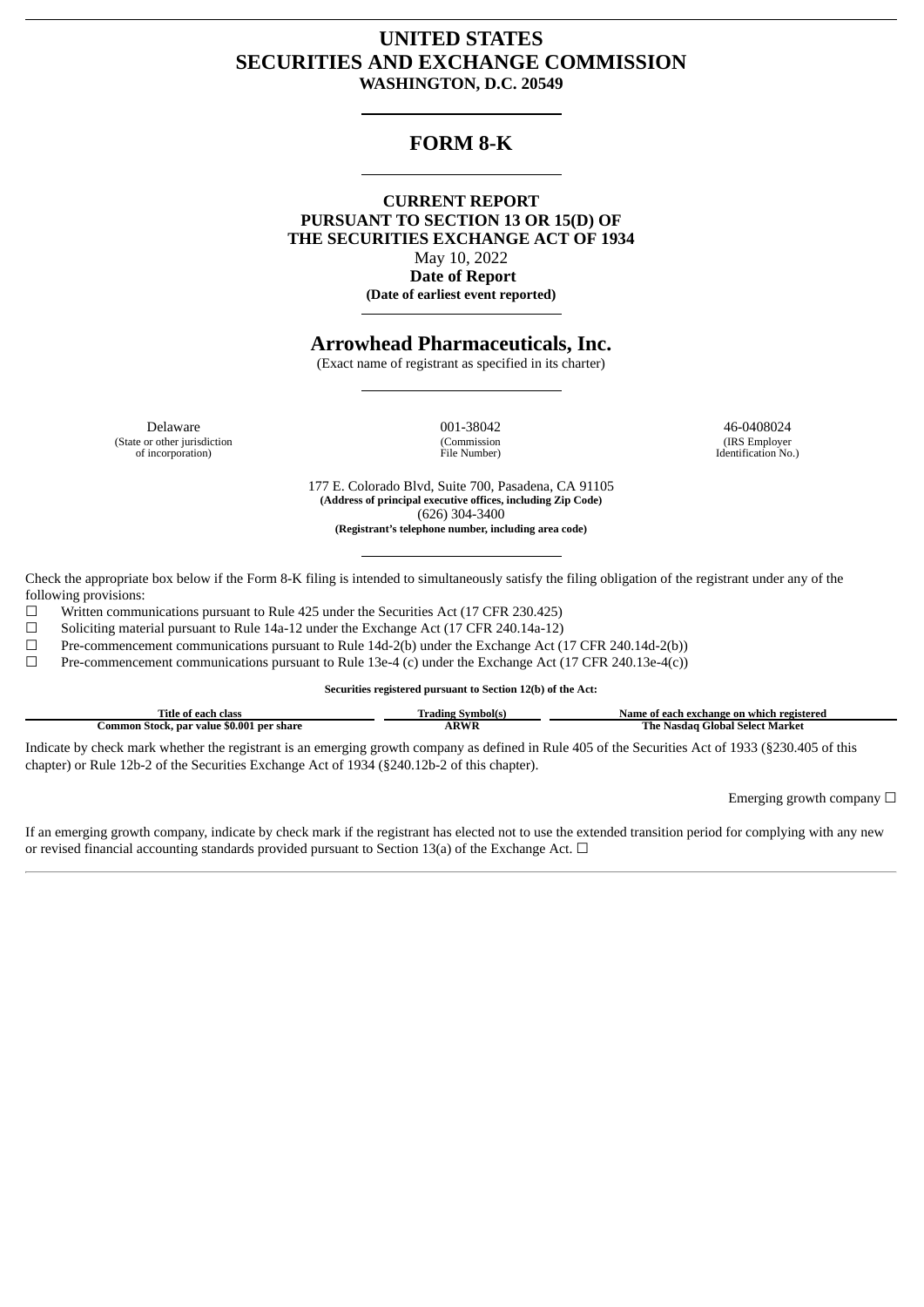### **Item 2.02 Results of Operations and Financial Condition**

On May 10, 2022, Arrowhead Pharmaceuticals, Inc. announced and commented on its fiscal 2022 financial results for the period ended March 31, 2022. A copy of the press release is furnished herewith as Exhibit 99.1.

In accordance with General Instruction B.2 of Form 8-K, the information in this Current Report on Form 8-K, including Exhibit 99.1, shall not be deemed "filed" for purposes of Section 18 of the Securities Exchange Act of 1934, as amended (the "Exchange Act"), or otherwise subject to the liabilities of that section, nor shall it be deemed incorporated by reference in any filing under the Securities Act of 1933, as amended, or the Exchange Act, whether made before or after the date hereof, except as expressly set forth by specific reference in such filing to this Current Report on Form 8-K.

### **Item 9.01. Financial Statements and Exhibits.**

(d) Exhibits

| Exhibit No. | <b>Description</b>                                                                                   |
|-------------|------------------------------------------------------------------------------------------------------|
| 99.1        | Press Release, dated May 10, 2022.                                                                   |
| 104         | Cover Page Interactive Data File (the cover page tags are embedded within the Inline XBRL document). |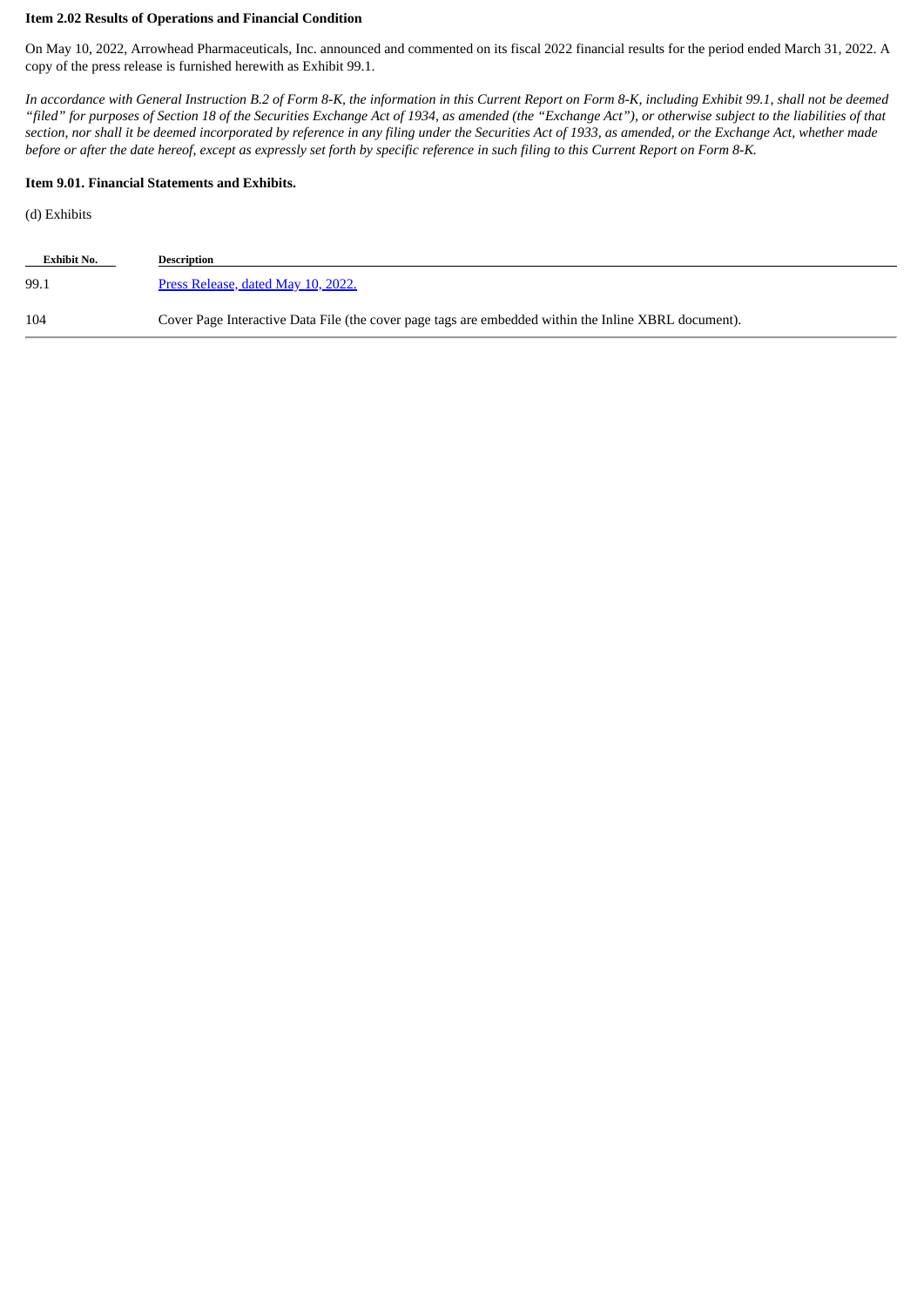# **SIGNATURES**

Pursuant to the requirements of the Securities Exchange Act of 1934, the registrant has duly caused this report to be signed on its behalf by the undersigned thereunto duly authorized.

Date: May 10, 2022

ARROWHEAD PHARMACEUTICALS, INC.

By: /s/ Kenneth Myszkowski

Kenneth Myszkowski Chief Financial Officer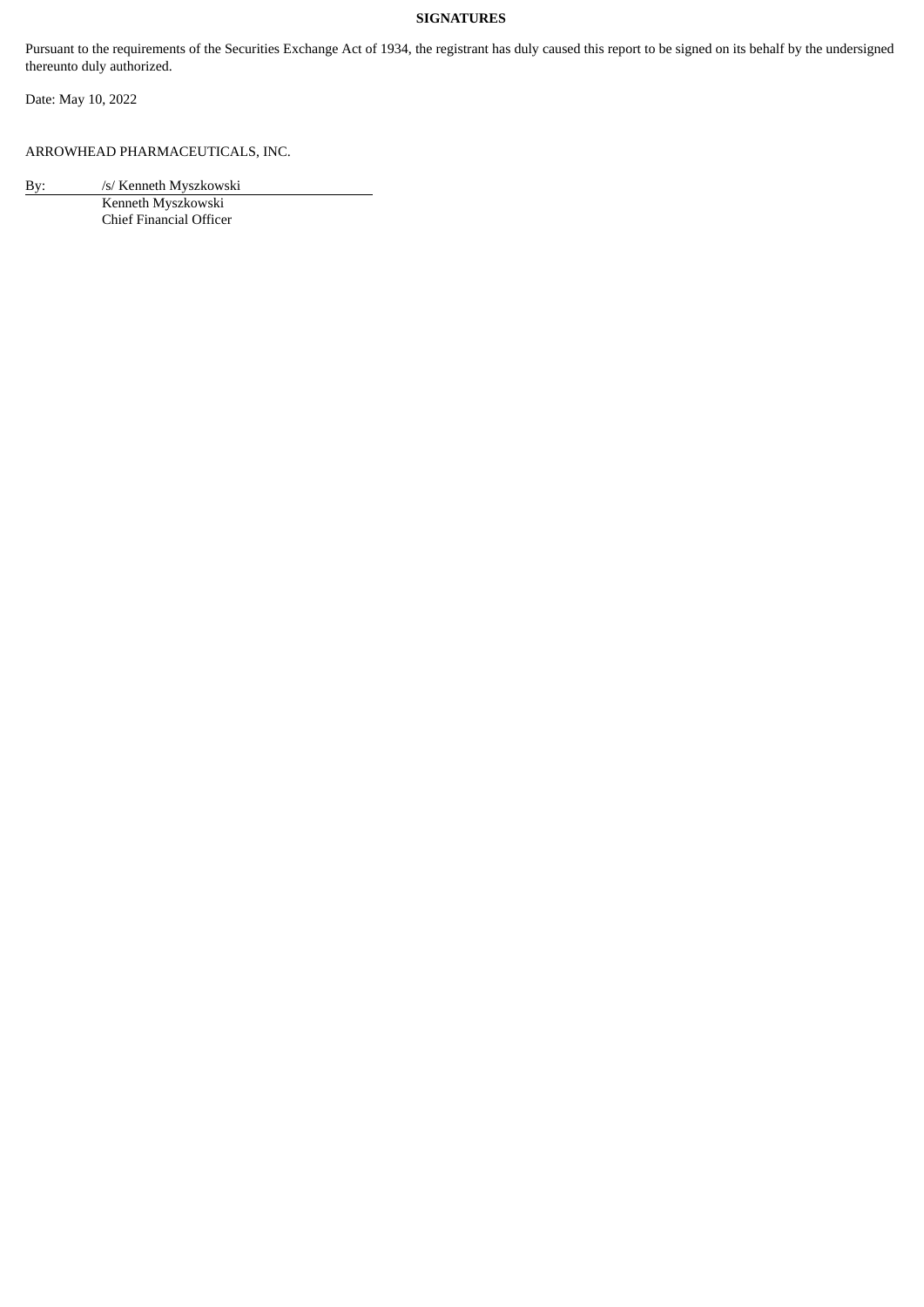

# <span id="page-3-0"></span>**Arrowhead Pharmaceuticals Reports Fiscal 2022 Second Quarter Results**

Conference Call and Webcast Today, May 10, 2022 at 4:30 p.m. ET

**PASADENA, Calif., May 10, 2022** — Arrowhead Pharmaceuticals, Inc. (NASDAQ: ARWR) today announced financial results for its fiscal second quarter ended March 31, 2022. The company is hosting a conference call today, May 10, 2022, at 4:30 p.m. ET to discuss the results.

### **Conference Call and Webcast Details**

Investors may access a live audio webcast on the Company's website at http://ir.arrowheadpharma.com/events.cfm. For analysts that wish to participate in the conference call, please dial 855-215-6159 or 315-625-6887 and provide Conference ID 3791265.

A replay of the webcast will be available on the company's website approximately two hours after the conclusion of the call and will remain available for 90 days. An audio replay will also be available approximately two hours after the conclusion of the call and will be available for 3 days. To access the audio replay, dial 855-859-2056 or 404-537-3406 and provide Conference ID 3791265.

# **Selected Recent Events**

• Initiated the PALISADE Phase 3 clinical study to evaluate the efficacy and safety of ARO-APOC3, Arrowhead's investigational RNA interference (RNAi) therapeutic designed to inhibit the production of apolipoprotein C-III (APOC3), a key regulator of triglyceride metabolism, in adults with familial chylomicronemia syndrome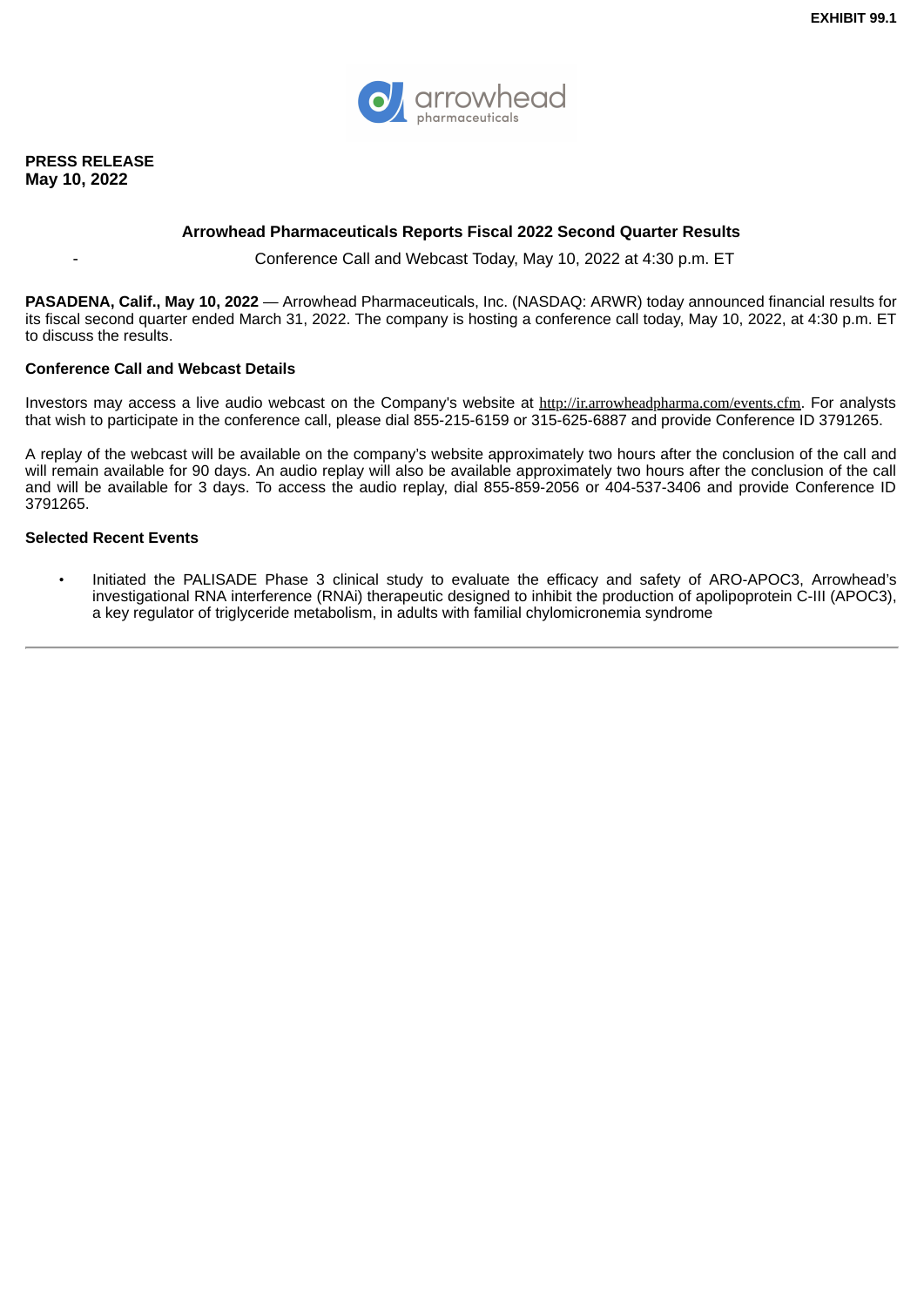- Completed enrollment of 204 patients in the Phase 2b ARCHES-2 clinical study of ARO-ANG3, our investigational medicine designed to reduce production of angiopoietin-like protein 3 ANGPTL3 as a potential treatment for patients with mixed dyslipidemia
	- o ARCHES-2 is expected to be complete around the end of 2022 and topline data are anticipated to be available in the first half of 2023
- Initiated the Phase 2 GATEWAY clinical study of ARO-ANG3, Arrowhead's investigational medicine designed to silence the hepatic expression of angiopoietin-like protein 3 (ANGPTL3), in patients with homozygous familial hypercholesterolemia (HoFH)
- Initiated a Phase 1/2 study of ARO-C3, Arrowhead's investigational medicine designed to reduce production of complement component 3 (C3) as a potential therapy for various complement mediated diseases, in up to 24 adult healthy volunteers, up to 24 adult patients with paroxysmal nocturnal hemoglobinuria (PNH), and up to 14 adult patients with complement-mediated renal disease
- Filed Clinical Trial Applications (CTA) requesting regulatory clearance to begin clinical studies for two new investigational medicines designed to treat various muco-obstructive and inflammatory pulmonary conditions
	- o ARO-MUC5AC, an investigational RNAi therapeutic designed to inhibit the production of mucin 5AC (MUC5AC)
	- o ARO-RAGE, an investigational RNAi therapeutic designed to inhibit the production of Receptor for Advanced Glycation End products (RAGE)
- Formed a joint venture, Visirna Therapeutics, with Vivo Capital to expand the reach of innovative medicines in Greater China
- Broke ground on construction of a new drug manufacturing facility and announced awards of up to \$18.5 million in tax incentives from the city of Verona and the Wisconsin Economic Development Corporation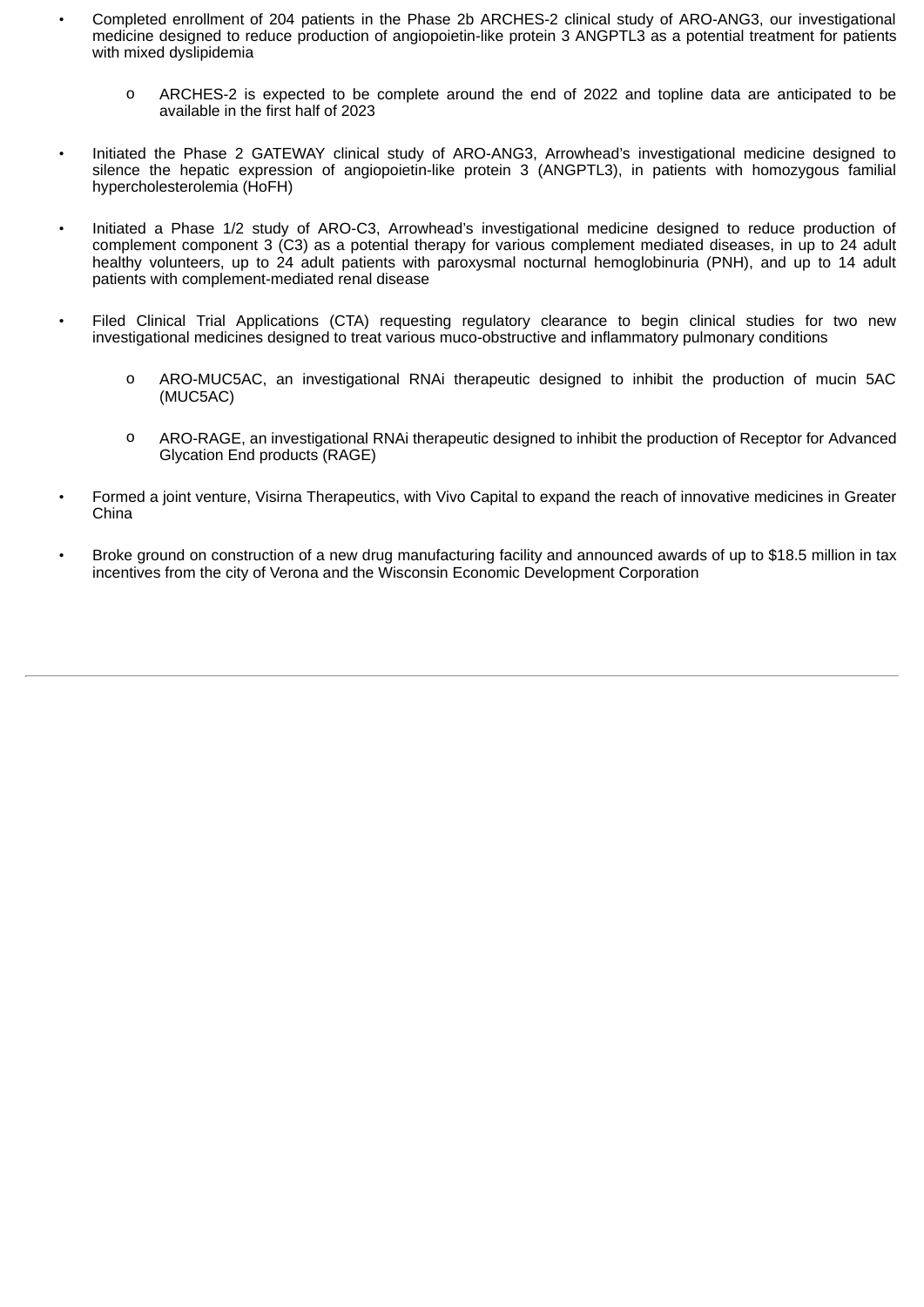# **Selected Fiscal 2022 Second Quarter Financial Results**

### **ARROWHEAD PHARMACEUTICALS, INC. CONSOLIDATED CONDENSED FINANCIAL INFORMATION (unaudited) (in thousands, except per share amounts)**

|                                                         | Three months ended<br>March 31, |         |                       |           | Six months ended<br>March 31, |          |               |           |  |
|---------------------------------------------------------|---------------------------------|---------|-----------------------|-----------|-------------------------------|----------|---------------|-----------|--|
| <b>OPERATING SUMMARY</b>                                |                                 | 2022    |                       | 2021      |                               | 2022     |               | 2021      |  |
| <b>REVENUE</b>                                          | \$                              | 151,805 | \$                    | 32,811    | \$                            | 179,244  | $\frac{1}{2}$ | 54,113    |  |
| <b>OPERATING EXPENSES</b>                               |                                 |         |                       |           |                               |          |               |           |  |
| Research and development                                |                                 | 75,985  |                       | 44,697    |                               | 141,750  |               | 81,251    |  |
| General and administrative expenses                     |                                 | 34,267  |                       | 16,346    |                               | 59,262   |               | 25,147    |  |
| <b>TOTAL OPERATING EXPENSES</b>                         |                                 | 110,252 |                       | 61,043    |                               | 201,012  |               | 106,398   |  |
| <b>OPERATING INCOME (LOSS)</b>                          |                                 | 41,553  |                       | (28, 232) |                               | (21,768) |               | (52, 285) |  |
| <b>OTHER INCOME/(EXPENSE)</b>                           |                                 | 2,813   |                       | 1,414     |                               | 3,262    |               | 4,735     |  |
| <b>NET INCOME (LOSS)</b>                                | \$                              | 44,366  | \$                    | (26, 818) | \$                            | (18,506) | \$            | (47, 550) |  |
|                                                         |                                 |         |                       |           |                               |          |               |           |  |
| <b>NET INCOME (LOSS) PER SHARE (DILUTED)</b>            | \$                              | 0.41    | \$                    | (0.26)    | \$                            | (0.18)   | \$            | (0.46)    |  |
| <b>WEIGHTED AVERAGE SHARES OUTSTANDING (DILUTED)</b>    |                                 | 107,929 |                       | 103,867   |                               | 105,034  |               | 103,303   |  |
|                                                         |                                 |         |                       |           |                               |          |               |           |  |
| <b>FINANCIAL POSITION SUMMARY</b>                       | March 31,<br>2022               |         | September 30,<br>2021 |           |                               |          |               |           |  |
|                                                         |                                 |         |                       |           |                               |          |               |           |  |
| <b>CASH AND CASH EQUIVALENTS</b>                        | \$                              | 86,408  | \$                    | 184,434   |                               |          |               |           |  |
| <b>SHORT-TERM INVESTMENTS AND MARKETABLE SECURITIES</b> |                                 | 315,487 |                       | 183,355   |                               |          |               |           |  |
| <b>LONG-TERM INVESTMENTS</b>                            |                                 | 201,590 |                       | 245,595   |                               |          |               |           |  |
| TOTAL CASH RESOURCES (CASH AND INVESTMENTS)             |                                 | 603,485 |                       | 613,384   |                               |          |               |           |  |
| <b>OTHER ASSETS</b>                                     |                                 | 100,090 |                       | 96,764    |                               |          |               |           |  |
| <b>TOTAL ASSETS</b>                                     |                                 | 703,575 |                       | 710,148   |                               |          |               |           |  |
| <b>TOTAL CURRENT DEFERRED REVENUE</b>                   |                                 | 97,869  |                       | 111,055   |                               |          |               |           |  |
| <b>TOTAL LONG-TERM DEFERRED REVENUE</b>                 |                                 | 89.754  |                       | 131,495   |                               |          |               |           |  |
| <b>OTHER LIABILITIES</b>                                |                                 | 63,686  |                       | 58,776    |                               |          |               |           |  |
| <b>TOTAL LIABILITIES</b>                                |                                 | 251,309 |                       | 301,326   |                               |          |               |           |  |
| <b>TOTAL STOCKHOLDERS' EQUITY</b>                       |                                 | 452,266 |                       | 408,822   |                               |          |               |           |  |
| TOTAL LIABILITIES AND STOCKHOLDERS' EQUITY              | \$                              | 703,575 | \$                    | 710,148   |                               |          |               |           |  |
|                                                         |                                 |         |                       |           |                               |          |               |           |  |
| <b>SHARES OUTSTANDING</b>                               |                                 | 105,702 |                       | 104,327   |                               |          |               |           |  |

# **About Arrowhead Pharmaceuticals**

Arrowhead Pharmaceuticals develops medicines that treat intractable diseases by silencing the genes that cause them. Using a broad portfolio of RNA chemistries and efficient modes of delivery, Arrowhead therapies trigger the RNA interference mechanism to induce rapid, deep, and durable knockdown of target genes. RNA interference, or RNAi, is a mechanism present in living cells that inhibits the expression of a specific gene, thereby affecting the production of a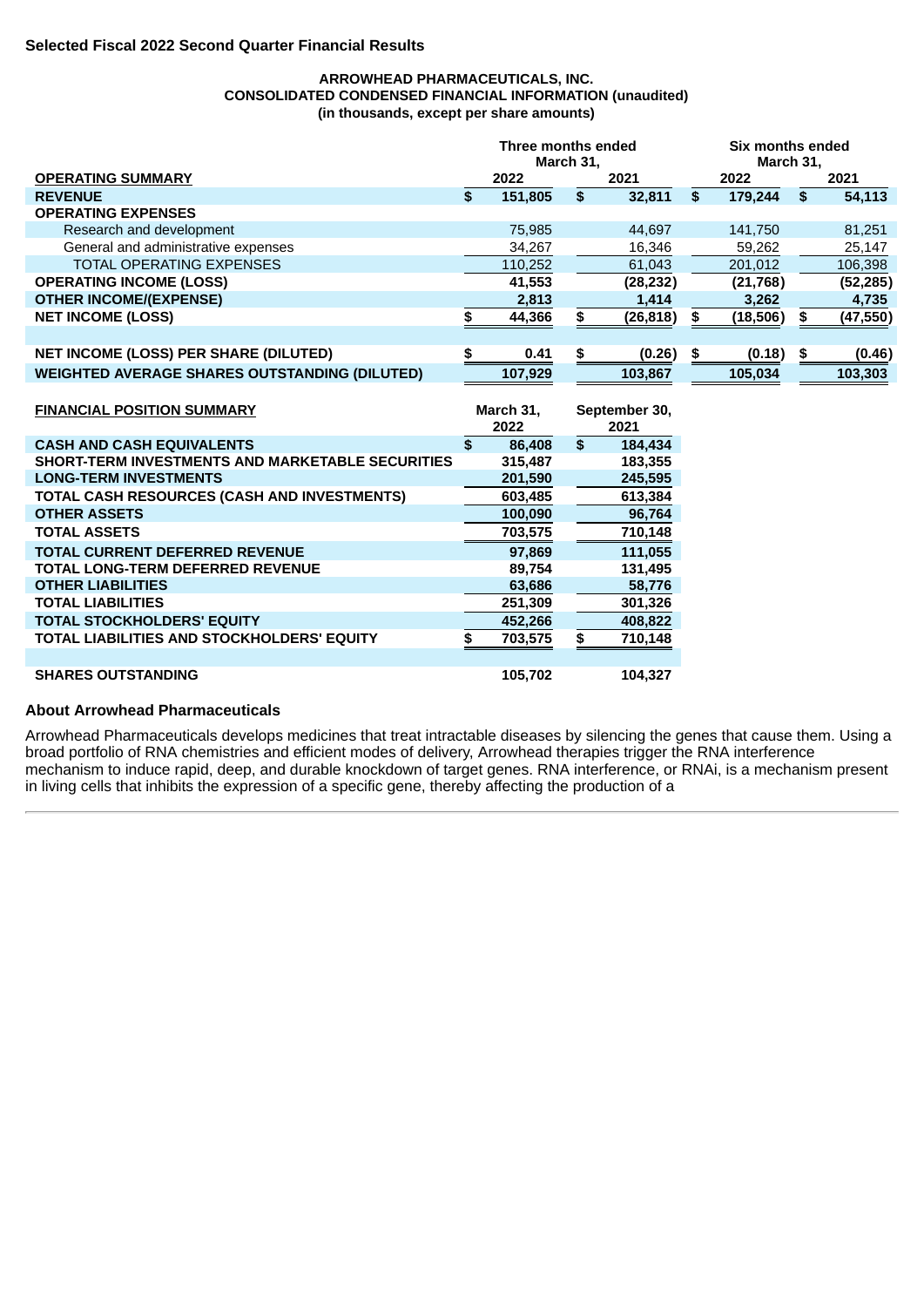specific protein. Arrowhead's RNAi-based therapeutics leverage this natural pathway of gene silencing.

For more information, please visit www.arrowheadpharma.com, or follow us on Twitter @ArrowheadPharma. To be added to the Company's email list and receive news directly, please visit http://ir.arrowheadpharma.com/email-alerts.

#### **Safe Harbor Statement under the Private Securities Litigation Reform Act:**

This news release contains forward-looking statements within the meaning of the "safe harbor" provisions of the Private Securities Litigation Reform Act of 1995. Any statements contained in this release except for historical information may be deemed to be forward-looking statements. Without limiting the generality of the foregoing, words such as "may," "will," "expect," "believe," "anticipate," "hope," "intend," "plan," "project," "could," "estimate," or "continue" are intended to identify such forward-looking statements. In addition, any statements that refer to projections of our future financial performance, trends in our business, expectations for our product pipeline or product candidates, including anticipated regulatory submissions and clinical program results, prospects or benefits of our collaborations with other companies, or other characterizations of future events or circumstances are forward-looking statements. These statements are based upon our current expectations and speak only as of the date hereof. Our actual results may differ materially and adversely from those expressed in any forward-looking statements as a result of numerous factors and uncertainties, including the impact of the ongoing COVID-19 pandemic on our business, the safety and efficacy of our product candidates, decisions of regulatory authorities and the timing thereof, the duration and impact of regulatory delays in our clinical programs, our ability to finance our operations, the likelihood and timing of the receipt of future milestone and licensing fees, the future success of our scientific studies, our ability to successfully develop and commercialize drug candidates, the timing for starting and completing clinical trials, rapid technological change in our markets, the enforcement of our intellectual property rights, and the other risks and uncertainties described in our most recent Annual Report on Form 10-K, subsequent Ouarterly Reports on Form 10-Q and other documents filed with the Securities and Exchange Commission from time to time. We assume no obligation *to update or revise forward-looking statements to reflect new events or circumstances.*

#### **Contacts:**

Arrowhead Pharmaceuticals, Inc. Vince Anzalone, CFA 626-304-3400 ir@arrowheadpharma.com

#### **Investors:**

LifeSci Advisors, LLC Brian Ritchie 212-915-2578 britchie@lifesciadvisors.com www.lifesciadvisors.com

#### **Media:**

LifeSci Communications, LLC Josephine Belluardo, Ph.D. 646-751-4361 jo@lifescicomms.com www.lifescicommunications.com